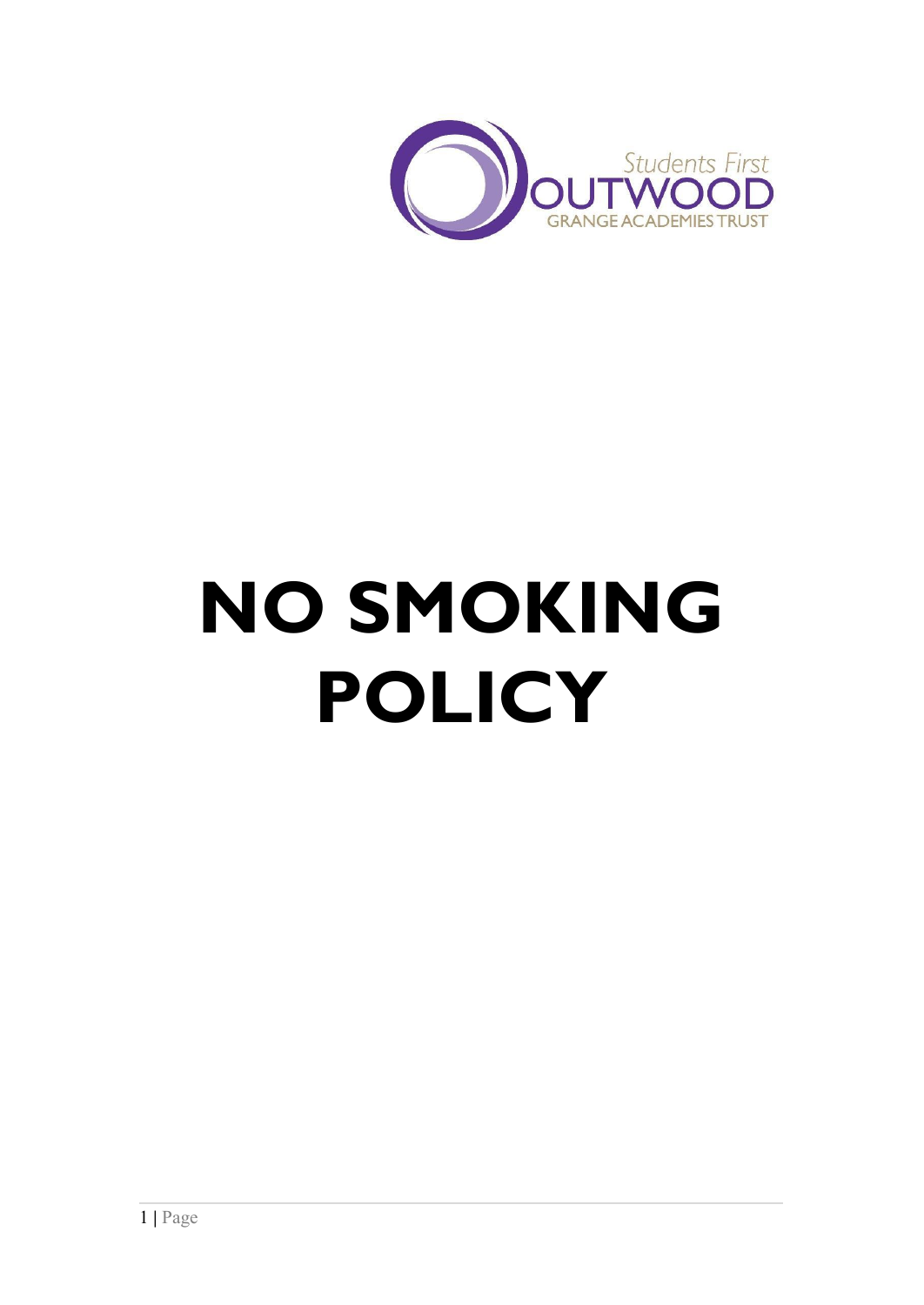| Document control table                   |                   |                                                             |
|------------------------------------------|-------------------|-------------------------------------------------------------|
| Document title:                          | No Smoking Policy |                                                             |
| Author (name & job<br>title):            |                   | Katy Bradford, Chief Operating Officer                      |
| <b>Version number:</b><br>V5             |                   |                                                             |
| <b>March 2022</b><br>Date approved:      |                   |                                                             |
| <b>OGAT Board</b><br><b>Approved by:</b> |                   |                                                             |
| Date of review:<br>March 2024            |                   |                                                             |
| <b>Document History</b>                  |                   |                                                             |
| Date                                     | <b>Author</b>     | <b>Note of revisions</b>                                    |
| Aug 2013                                 | <b>KW</b>         |                                                             |
| Sept 2015                                | <b>KB</b>         | Definition of 'smoking' to include e-cigs                   |
| Feb 2018                                 | <b>KB</b>         | Policy review no update                                     |
| Mar 2020                                 | <b>KN</b>         | Policy review no update                                     |
| Mar 2022                                 | L Calton          | Links updated in section 4.<br>Recruitment section updated. |
|                                          |                   |                                                             |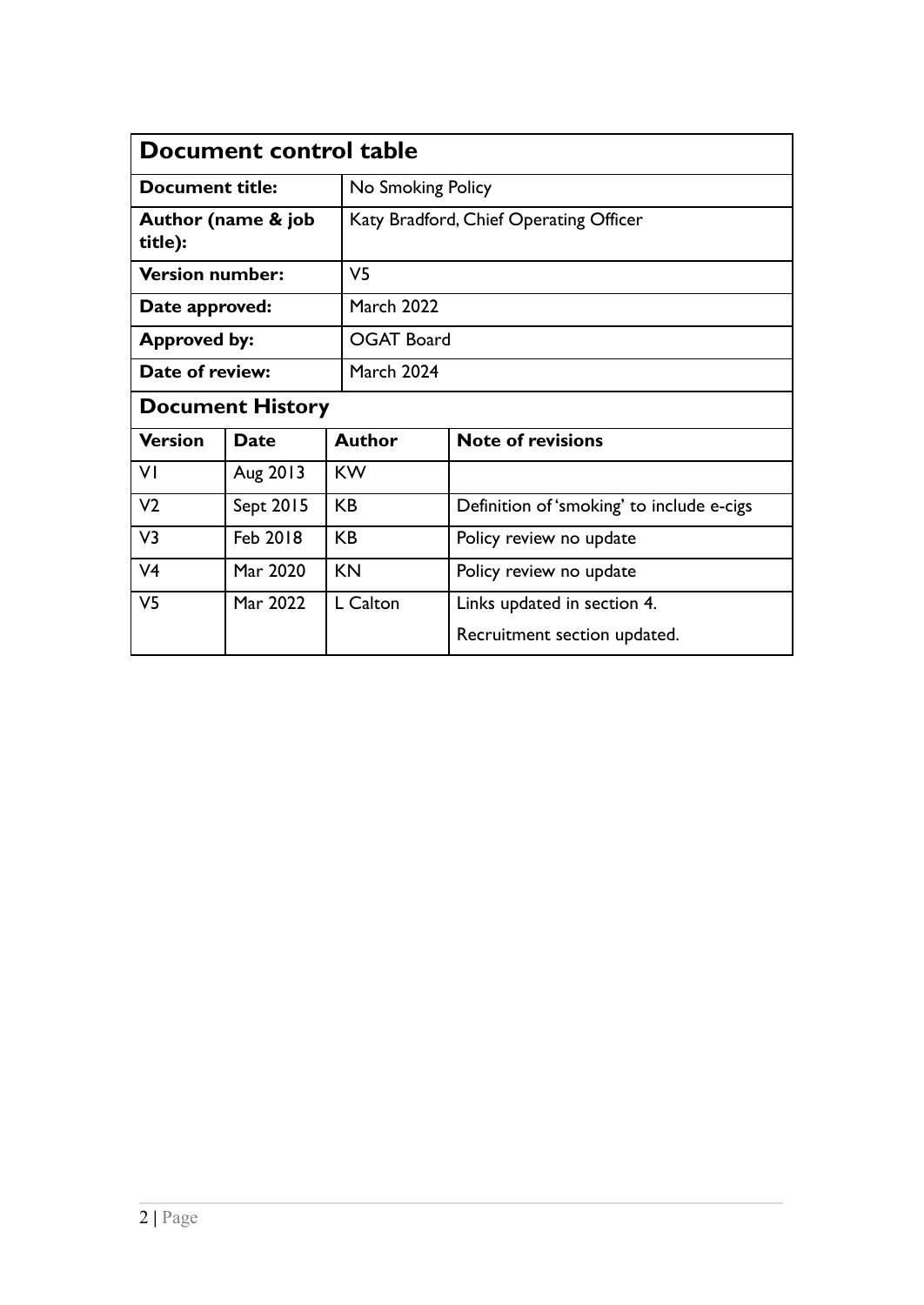## **NO SMOKING POLICY**

#### **1. Introduction**

- 1.1 Part 1 of the Health Act 2006 makes virtually all (substantially) enclosed public and workplaces, including vehicles, smoke-free. The law came into force on 1<sup>st</sup> July 2007.
- 1.2 Second-hand smoke (passive smoking): breathing other people's tobacco smoke, has now been shown to cause lung cancer and heart disease in non-smokers, as well as many other illnesses and minor conditions.
- 1.3 Outwood Grange Academies Trust is committed to promoting the good health of its employees and the provision of a safe working environment. The Trust has a duty, under health and safety legislation, to ensure the health, safety and welfare of all employees, including the working environment 'so far as is reasonably practicable' and is committed to fulfilling this duty by providing a smoke-free environment for all staff.
- 1.4 In recognition of the above, the Trust implements a policy on providing a smoke free environment, the details of which are set out below.

## **2. The Objectives**

- 2.1 The specific objectives of the policy are as follows:
	- (a) to contribute to a healthy and safe environment for the Trust's students, staff and visitors.
	- (b) to ensure that all staff, students and visitors to Trust's premises benefit from a smoke-free environment.
	- (c) to protect staff and students from the hazards of second-hand smoke inhalation whilst at the academy.
	- (d) to heighten staff awareness of the health risks associated with smoking.
	- (e) to provide opportunities, assistance and support to those staff who wish to give up or cut down smoking.

#### **3. Policy Provisions**

- 3.1 Smoking is not allowed in Trust premises or vehicles. For the avoidance of doubt, smoking also includes the 'smoking' of electronic cigarettes or 'e-cigs'.
- 3.2 Smoking in private vehicles during work time is not encouraged so that the driver has full control of the car. If there are any passengers in the car that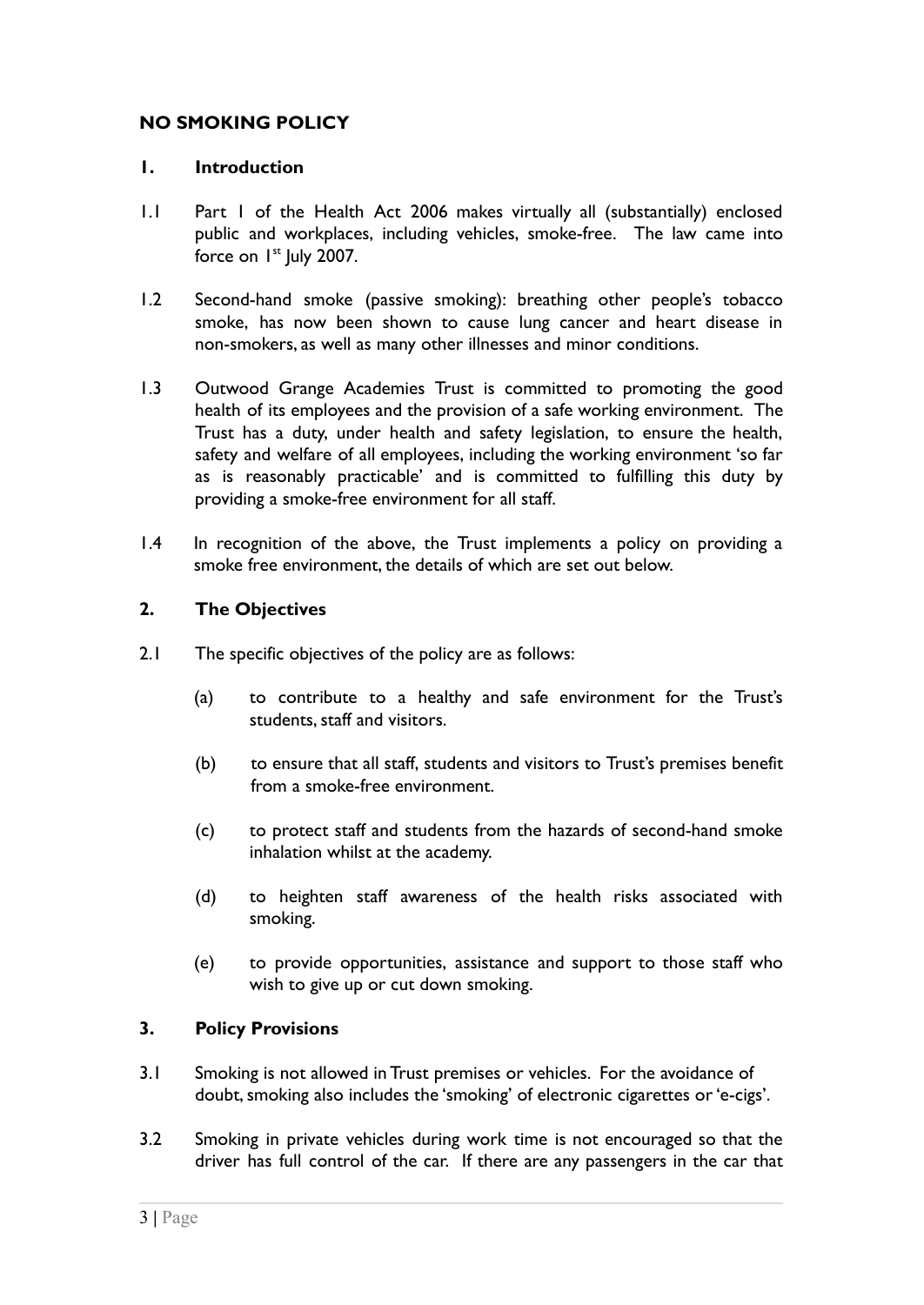do not smoke then there must be no smoking. If there are any students in the vehicle then smoking is not permitted.

- 3.3 Smoking is not permitted in any part of the Trust's premises and grounds, including car parks.
- 3.4 Smoking is not allowed whilst on duty. Therefore, staff should only be leaving the site to smoke during their formal breaks.
- 3.5 In order to set a good example and lead the way in promoting healthy living initiatives, the Trust expects that before smoking, any Trust identity wear should be removed.
- 3.6 The Trust would also expect that staff will consider the appearance of the Academy when leaving the premises to smoke and avoid congregating outside entrances and driveways.
- 3.7 The policy applies to students, staff, governors, visitors and contractors regardless of their status or business with the Trust.
- 3.8 All visitors, contractors and deliverers are required to abide by the No Smoking Policy. Staff members are expected to inform visitors and contractors of the policy, however, they are not expected to enter into any confrontation that may put their personal safety at risk. This will apply during both term and non-term time.
- 3.9 When attending meetings or other events at venues where smoking is permitted, staff are expected not to smoke, both because they are representing the Trust and therefore its strategy on tackling smoking, and because it is important not to expose others to second-hand smoke.
- 3.10 When staff are accompanying a visit, trip or residential outing then staff should never smoke in front of students. If a member of staff needs to smoke then they should arrange to take a break when the students can be fully supervised by other colleagues and ensure they are out of view of students and in an appropriately designated smoking area.
- 3.11 This policy is intended to benefit all staff and visitors and all staff are responsible for its continued implementation
- 3.12 Managers must play their part in promoting the policy. If the manager identifies that an employee genuinely needs assistance in adhering to the policy, they can draw their attention to the available support and assistance outlined in section 4 of the policy.